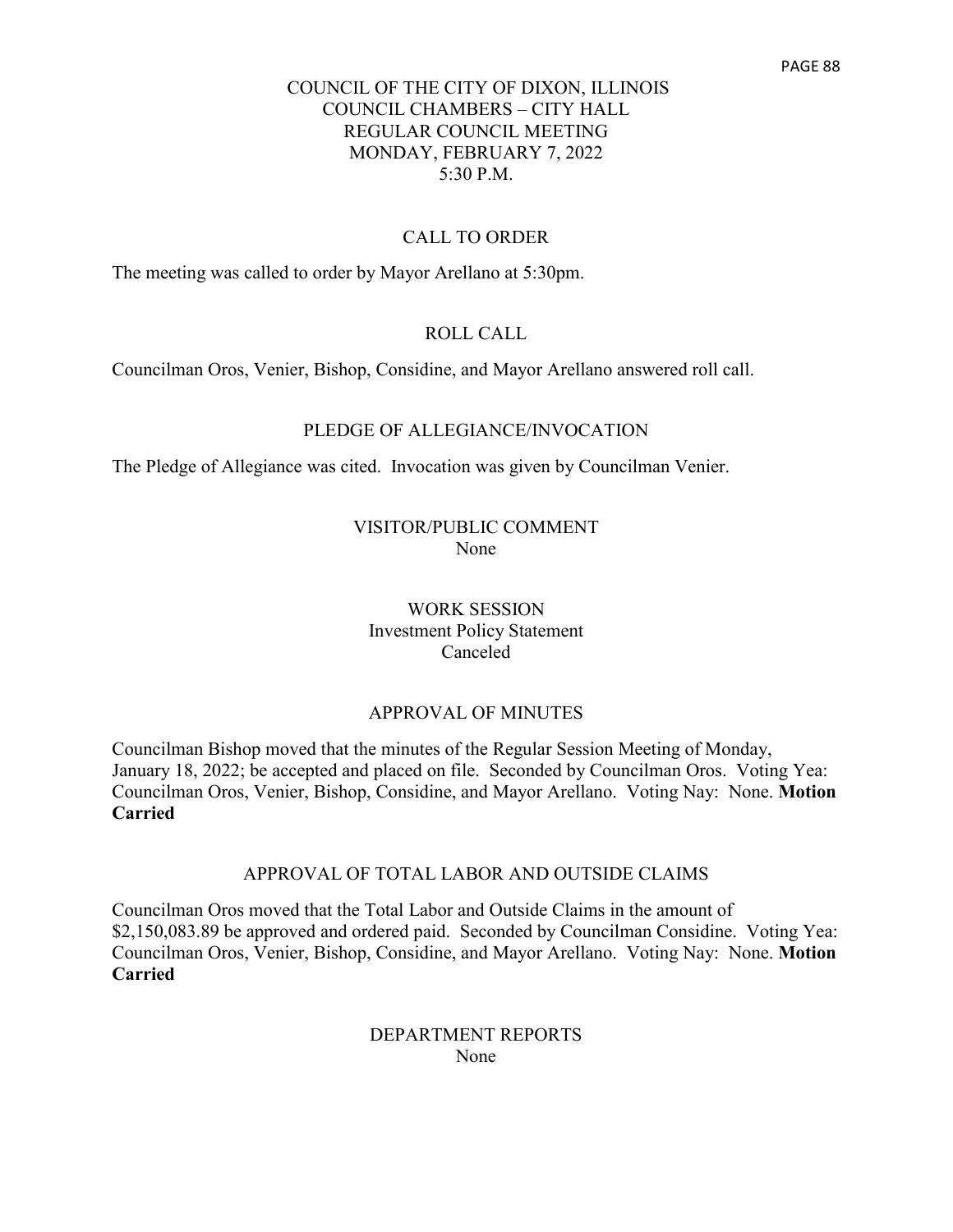#### CITY MANAGER REPORT

City Manager Langloss thanked the Mayor for stepping in on the WIXN radio interview. Preparing for the budget meetings, kickoff was delayed for a week. CEO program Friday, February 25 Trivia Night, Joint Review Board Meetings for Industrial Park TIF and Fargo Creek TIF, both met qualifications to be a TIF.

#### COUNCIL REPORTS

Mayor Arellano – Leda from Al & Leda's turned 90, wished her a happy birthday. President Ronald Reagan's birthday was yesterday. Joint Review Board Meeting.

Councilman Considine – None

Councilman Venier – CEO Program, Discover Dixon Publication about our community.

Councilman Bishop – None

Councilman Oros – CEO Program a graduate of the program turned her idea into a viable business and she was able to send 150 meals to KSB staff through the meal program.

#### BOARDS & COMMISSION REPORTS

On File: Building Department Permit Report, Historical Preservation Meeting Minutes & Veterans Memorial Commission Meeting Minutes.

#### VISITORS/PUBLIC COMMENT None

## ORD# 3262 – AMENDING THE DIXON CITY CODE TITLE 5, CHAPTER 13, SECTION 5-13-7 (ALCOHOLIC LIQUORS – FEES)

Mayor Arellano explained the request, discussion ensued. Councilman Considine moved to approve the amendments to the Title 5, Chapter 13, Section 5-13-7 – Alcoholic Liquor Fees. Seconded by Councilman Venier. Voting Yea: Councilman Oros, Venier, Bishop, Considine, and Mayor Arellano. Voting Nay: None. **Motion Carried**

#### ORD# 3263 – POLICE DEPARTMENT LEADERSHIP

Police Chief Howell explained the request, discussion ensued. Councilman Venier moved to approve the ordinance changing the leadership title change from Lieutenant to Deputy Chief.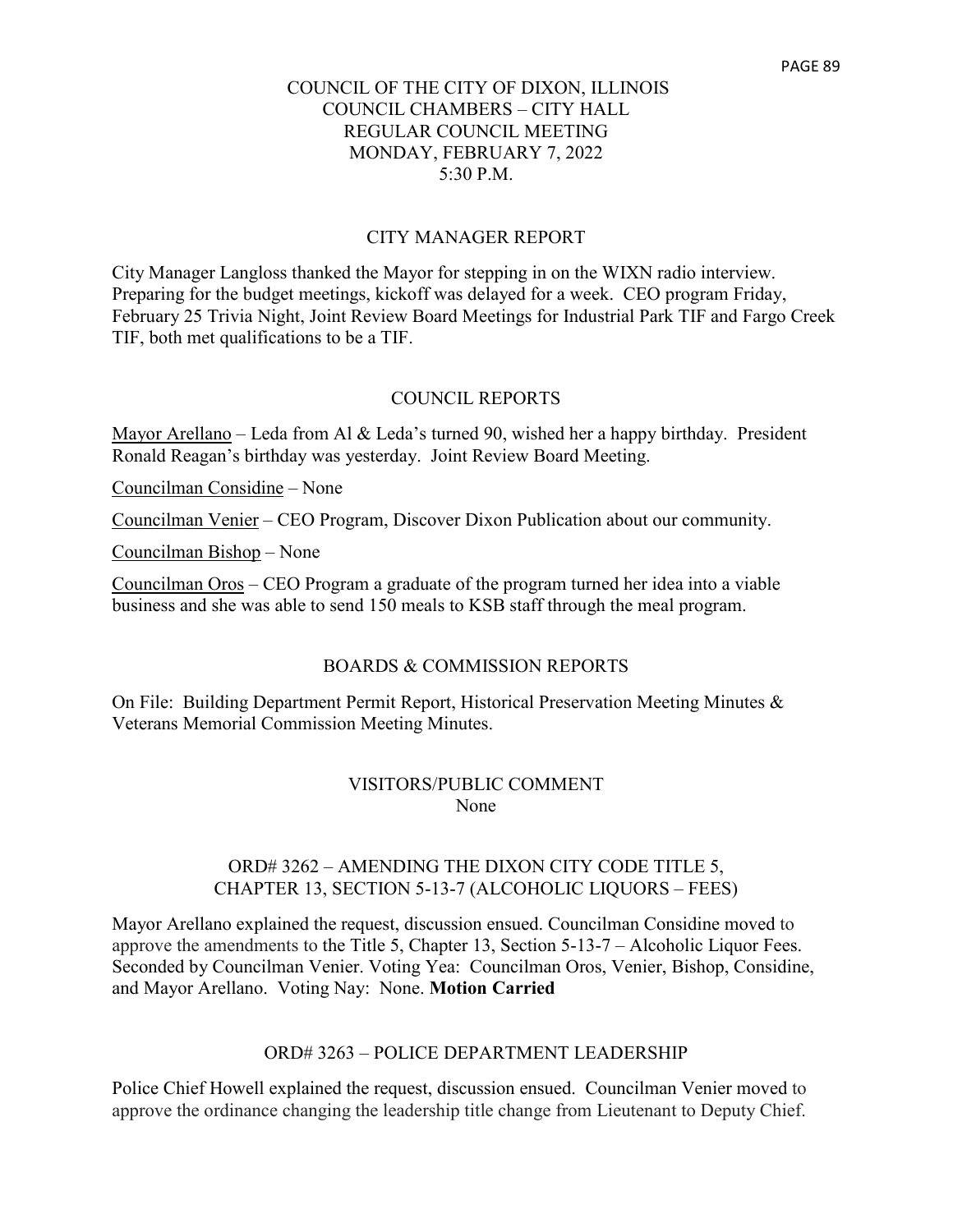Seconded by Councilman Bishop. Voting Yea: Councilman Oros, Venier, Bishop, Considine, and Mayor Arellano. Voting Nay: None. **Motion Carried**

# ORD# 3264 – AMENDING THE LIQUOR CODE IN CONNECTION WITH THE DIXON PRIDE FEST

City Manager Langloss explained the request, discussion ensued. Councilman Bishop moved to approve the ordinance amending the liquor code in connection with the Dixon Pride Fest 2022. Seconded by Councilman Oros. Voting Yea: Councilman Oros, Venier, Bishop, Considine, and Mayor Arellano. Voting Nay: None. **Motion Carried**

#### RES# 2897-22 – AMENDING 2021-2022 BUDGET - FIRE DEPARTMENT

Fire Chief Buskohl explained the request. Councilman Oros moved to approve the FY 21/22 budget resolution with respect to the Fire Department. Seconded by Councilman Considine. Voting Yea: Councilman Oros, Venier, Bishop, Considine, and Mayor Arellano. Voting Nay: None. **Motion Carried**

## RES# 2988-22 – TEMPORARY CLOSURE OF PORTIONS OF ILLINOIS ROUTE 2 IN CONNECTION WITH THE REAGAN 5K RUN/WALK

Councilman Considine moved to approve the resolution requesting temporary closure of IL Route 2 from 7am to 11am on July 2, 2022 for the Reagan 5K Run/Walk. Seconded by Councilman Venier. Voting Yea: Councilman Oros, Venier, Bishop, Considine, and Mayor Arellano. Voting Nay: None. **Motion Carried**

## APPROVAL OF THE INVESTMENT POLICY STATEMENT FOR THE CITY OF DIXON 457(b) PLAN

Stricken from the agenda

## AUTHORIZE MAYOR TO SIGN PETITION FOR TEXT AMENDMENT AMENDING SECTION 6-10-3(D) OF THE CITY'S ZONING REGULATIONS

Mayor Arellano explained the process, Building Official Shipman explained the request, and discussion ensued. Councilman Venier moved to authorize Mayor to sign petition for text amendment amending section 6-10-3(d) of the City's Zoning Regulations. Seconded by Councilman Bishop. Voting Yea: Councilman Oros, Venier, Bishop, and Mayor Arellano. Voting Nay: None. **Motion Carried**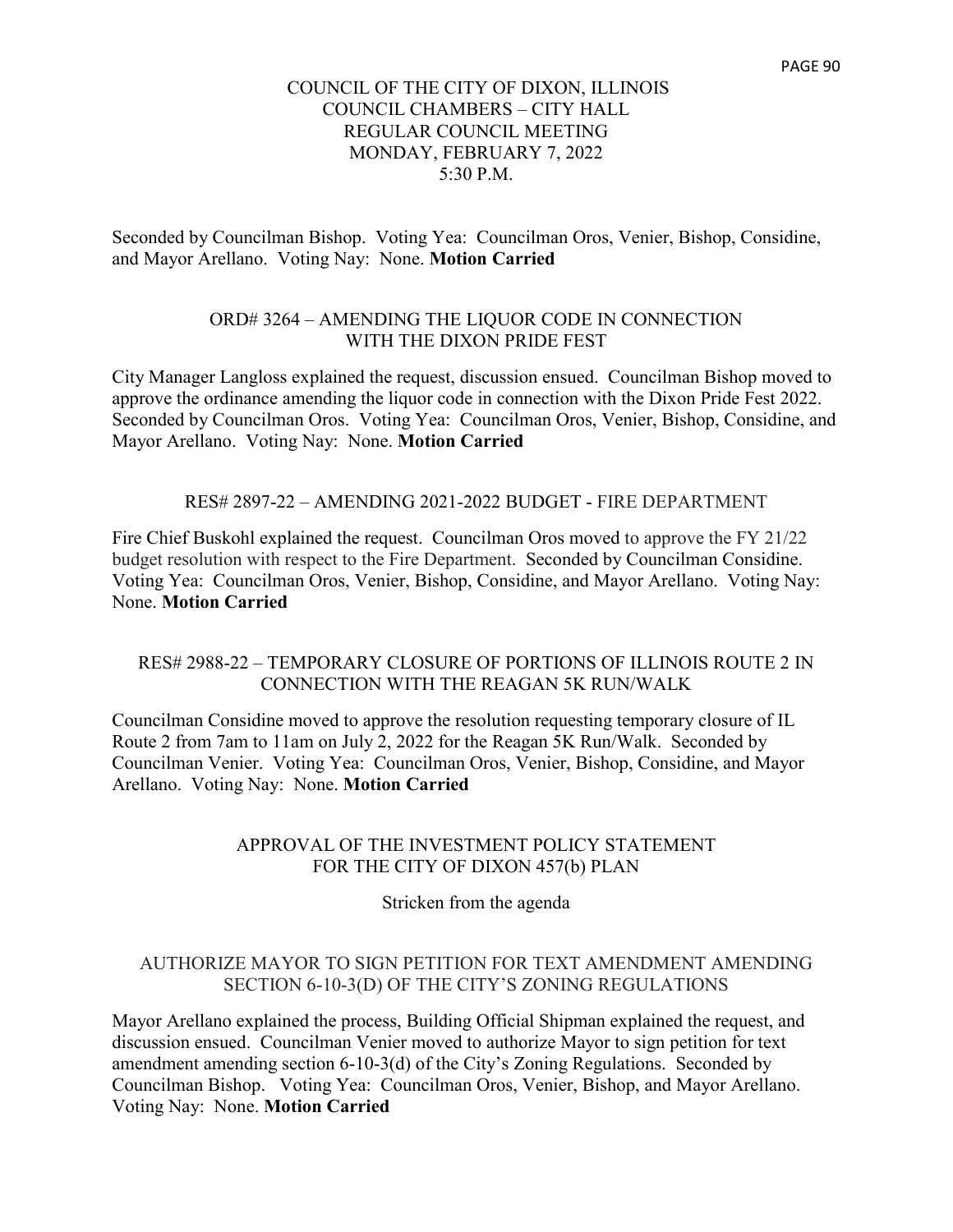## REFER PETITION FOR TEXT AMENDMENT AMENDING SECTION 6-10-3(D) OF THE CITY'S ZONING REGULATIONS TO THE PLANNING COMMISSION

Councilman Bishop moved to refer petition for text amendment amending section 6-10-3(d) of the City's Zoning Regulations to the Plan Commission. Seconded by Councilman Bishop. Voting Yea: Councilman Oros, Venier, Bishop, and Mayor Arellano. Voting Nay: None. **Motion Carried**

# REFER PETITION FROM GOODFELLOWS OF LEE COUNTY FOR TEXT AMENDMENT FOR 704 S LINCOLN AVENUE TO THE PLAN COMMISSION

Councilman Oros moved to refer the Petition for text amendment of the City of Dixon Zoning Ordinance to the Plan Commission. Seconded by Councilman Considine. Voting Yea: Councilman Oros, Venier, Bishop, and Mayor Arellano. Voting Nay: None. **Motion Carried**

# PETITION FROM GOODFELLOWS OF LEE COUNTY FOR SPECIAL USE FOR 704 S LINCOLN AVENUE TO THE PLAN COMMISSION

Mayor Arellano explained for the public watching the procedures of referring petitions to the Plan Commission. Councilman Oros moved to refer the Petition for text amendment of the City of Dixon Zoning Ordinance to the Plan Commission. Seconded by Councilman Considine. Voting Yea: Councilman Oros, Venier, Bishop, and Mayor Arellano. Voting Nay: None. **Motion Carried**

# REFER PETITION FROM HABITAT FOR HUMANITY INC FOR RE-ZONE FOR 713 JAYDEE AVENUE TO THE PLAN COMMISSION

Councilman Considine moved to refer the Petition for rezone of certain property to the Plan Commission. Seconded by Councilman Venier. Voting Yea: Councilman Oros, Venier, Bishop, and Mayor Arellano. Voting Nay: None. **Motion Carried**

# REFER PETITION FROM HABITAT FOR HUMANITY INC FOR ZONING VARIANCE FOR 713 JAYDEE AVENUE TO THE ZONING BOARD OF APPEALS

Councilman Venier moved to refer the Petition from Habitat for Humanity Inc for Zoning Variance for 713 JayDee Avenue to the Zoning Board of Appeals. Seconded by Councilman Bishop. Voting Yea: Councilman Oros, Venier, Bishop, and Mayor Arellano. Voting Nay: None. **Motion Carried**